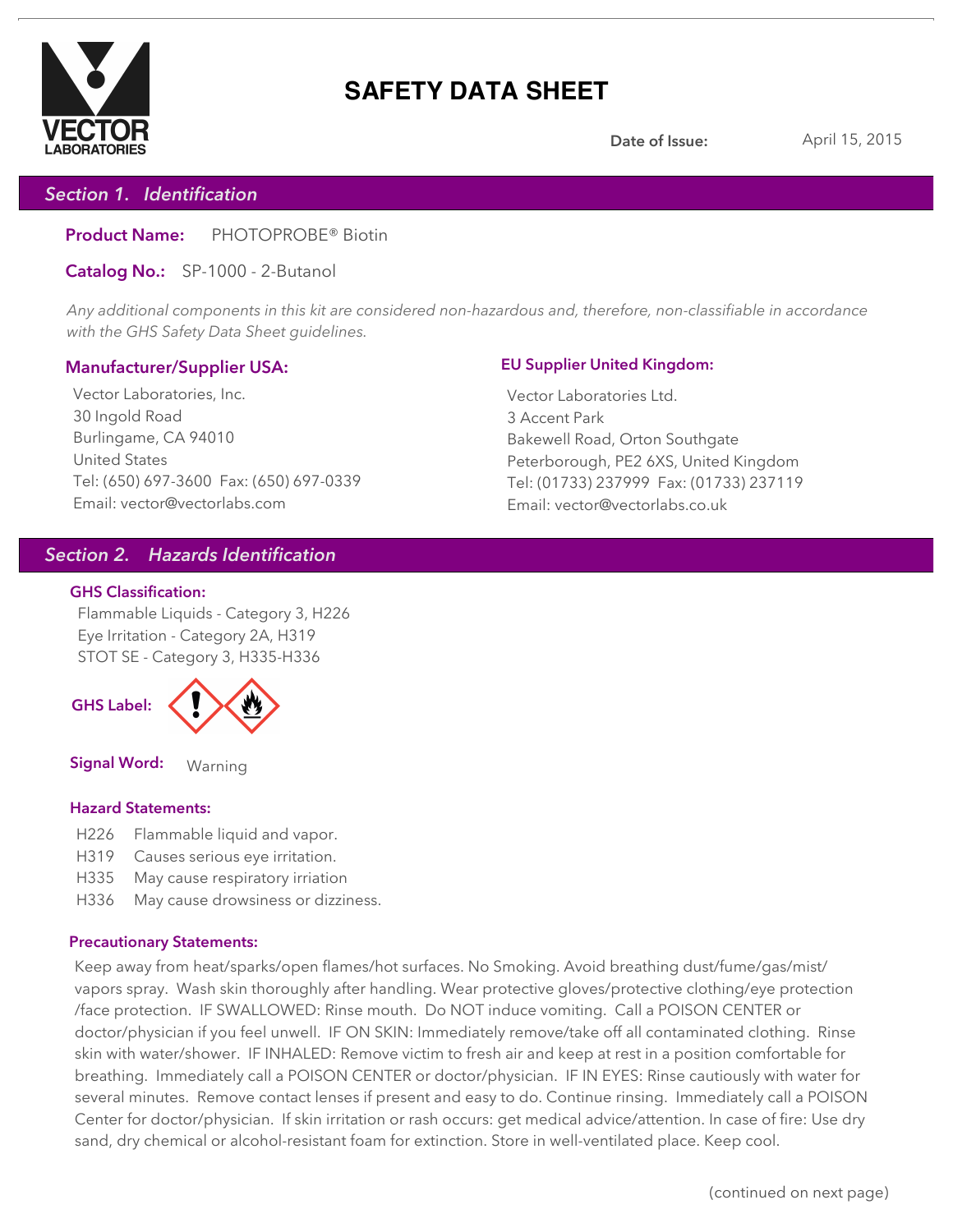

SP-1000 - 2-Butanol

# *Section 3. Composition/Information on Ingredients*

| Component:        | $CAS#$ : | EC#       | % by weight: |
|-------------------|----------|-----------|--------------|
| $(+/-)-2-Butanol$ | 78-92-2  | 201-158-5 | $>90\%$      |

The specific chemical and/or exact percentage (concentration) of composition has been withheld as a trade secret.

# **Inhalation:** Remove to fresh air. Obtain medical attention. **Ingestion:** Do not induce vomiting. If person is conscious, wash out mouth with water. Obtain medical attention. *Section 4. First Aid Measures* **Skin contact:** Wash thoroughly with water for at least 15 minutes. Obtain medical attention. **Eye contact:** Wash thoroughly with water for at least 15 minutes. Obtain medical attention.

# *Section 5. Fire Fighting Measures*

**Suitable extinguishing media:** Use water spray, alcohol-resistant foam, dry chemical or carbon dioxide.

**Special protective equipment:** Use respirator. Toxic gases can be evolved.

## *Section 6. Accidental Release Measures*

Wear protective clothing to prevent contact with eyes and skin. Ensure adequate ventilation. Collect on absorbent material and dispose of according to federal, state and local environmental regulations.

## *Section 7. Handling and Storage*

**Handling:** Use only with adequate ventilation. Wear eye protection and compatible chemical-resistant gloves.

**Storage:** Store in refrigerator. Protect from light

## *Section 8. Exposure Controls/Personal Protection*

### **Engineering controls:**

Use enclosures, local exhaust ventilation or other engineering controls to keep airborne levels below recommended exposure limits.

#### **Personal protection:**

|                                    | Hand protection - Compatible chemical-resistant gloves. |
|------------------------------------|---------------------------------------------------------|
|                                    | <b>Eye protection -</b> Chemical safety goggles.        |
| <b>Skin protection</b> - Lab coat. |                                                         |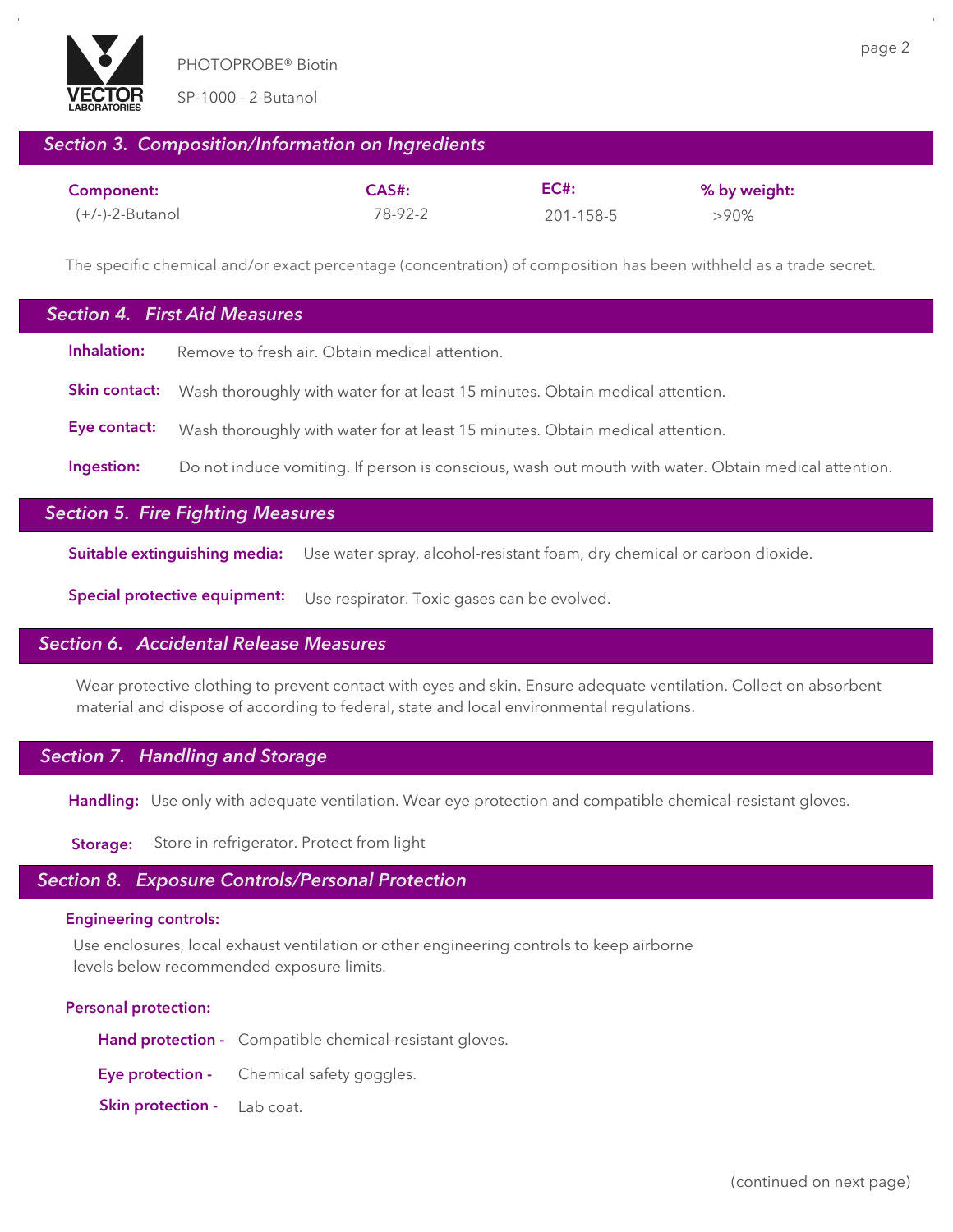

page 3

## *Section 9. Physical and Chemical Properties*

| Appearance:           | Clear Liquid                | Flash point:             | $26^{\circ}$ C                                   |  |
|-----------------------|-----------------------------|--------------------------|--------------------------------------------------|--|
| Odor:                 | Alcohol-like                | Autoflammability:        | Not determined                                   |  |
| pH:                   | Not determined              | Vapor pressure:          | 15.3 hPa (11.5 mmHg) at $20^{\circ}$ C (68 °F)   |  |
| <b>Boiling point:</b> | 98 °C (208 °F)              |                          | 24.4 hPa (18.3 mmHg) at 25° C (77 °F)            |  |
| <b>Melting point:</b> | $-115 \text{ °C}$ (-175 °F) | <b>Relative density:</b> | 0.808 g/cm3 at 25 $^{\circ}$ C (77 $^{\circ}$ F) |  |
|                       |                             | Solubility:              | Not applicable                                   |  |

# *Section 10. Stability and Reactivity*

**Chemical stability:** Stable under recommended storage conditions.

**Conditions to avoid:** Light

**Materials to avoid:** Strong oxidizers.

**Hazardous reactions/decomposition products:** Carbon monoxide, carbon dioxide, nitrogen oxides.

# *Section 11. Toxicological Information*

#### **Information on toxicological effects**

**Specific target organ toxicity** - May cause drowsiness or dizziness. May cause respiratory irritation. Irritant to skin and mucous membranes. Causes serious eye irritation.

#### **Acute effects:**

Not determined.

**Chronic effects:** Not determined.

**Toxicity data:** Oral: LD50 6480 mg/kg (rat)

Only selected RTECS data is shown.

# *Section 12. Ecological Information*

Data not available.

## *Section 13. Disposal Considerations*

Observe all federal, state and local environmental regulations.